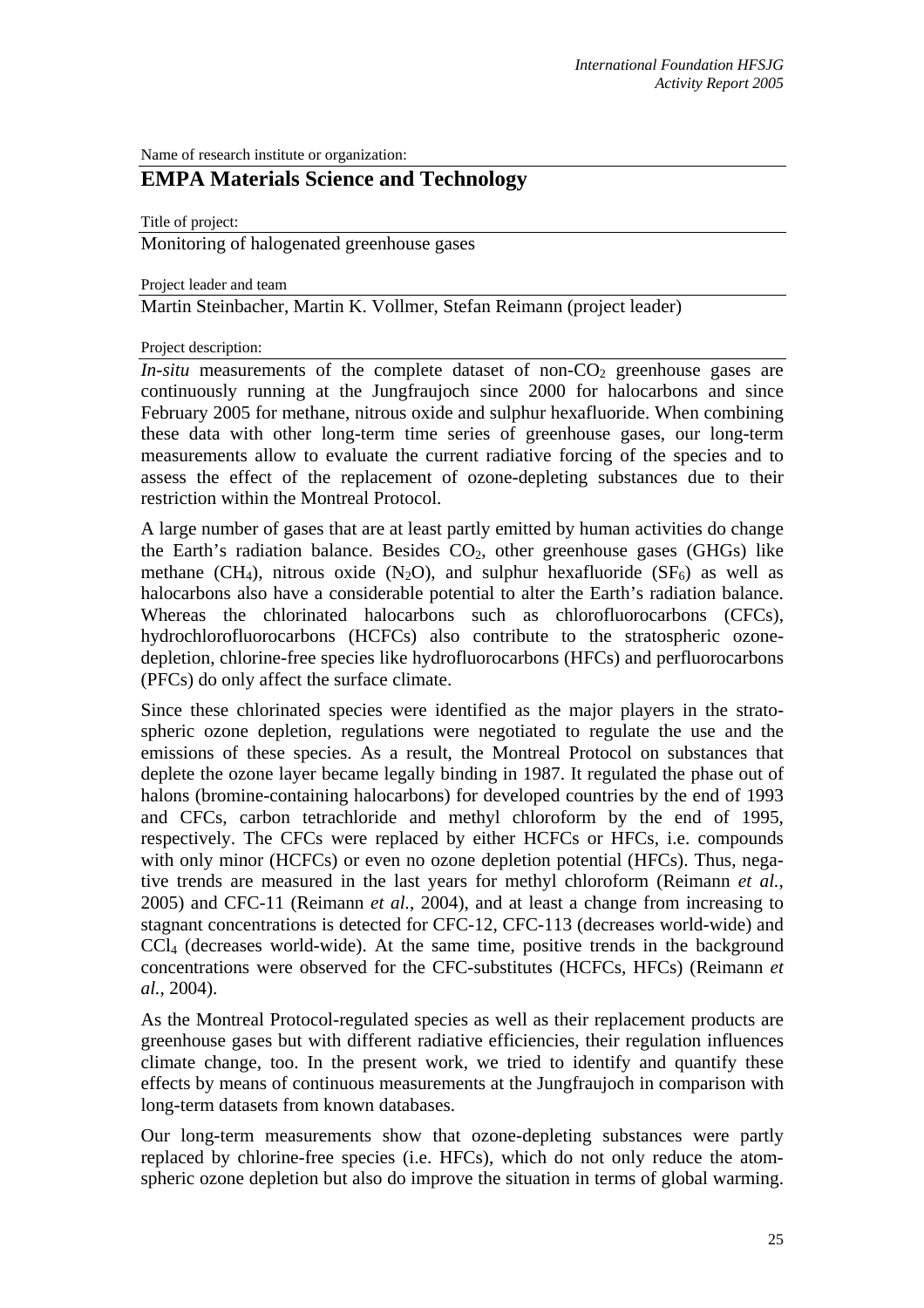We extrapolate the observed trends of CFCs before the Montreal Protocol became legally binding (Prinn *et al.*, 2000), assuming a business-as-usual scenario and compare the extrapolated concentrations with the observed values (see Figure 1). The recent difference between the extrapolated and the observed concentration is defined as the prevented increase for each species.



*Figure 1: Sketch illustrating the concept of the prevented increase (data before the Montreal protocol became legally binding can be taken e.g. from the ALE/GAGE/AGAGE network (Prinn et al., 2000).* 

Table 1 shows the trends for the most important halogenated greenhouse gases observed at the Jungfraujoch. The trends for the major GHGs are northern hemispheric averages for the last 15 years (IPCC, 2001 and WDCGG, 2005). Additionally, the prevented increases of the Montreal Protocol regulated species are listed, too. We multiply the observed trends of the major GHGs and the replacements products as well as the prevented increases with the radiative efficiencies of the respective gases. We consider the radiative efficiencies rather than their global warming potentials (GWPs) since we investigate the changes on the current situation. The radiative efficiencies denote the instantaneous change of the radiative forcing due to the increase of a specific compound whereas the GWPs represent the integral of the radiative efficiency for a chosen time horizon. Subsequently, the GWPs imply a decision regarding the climate processes and impacts of interest.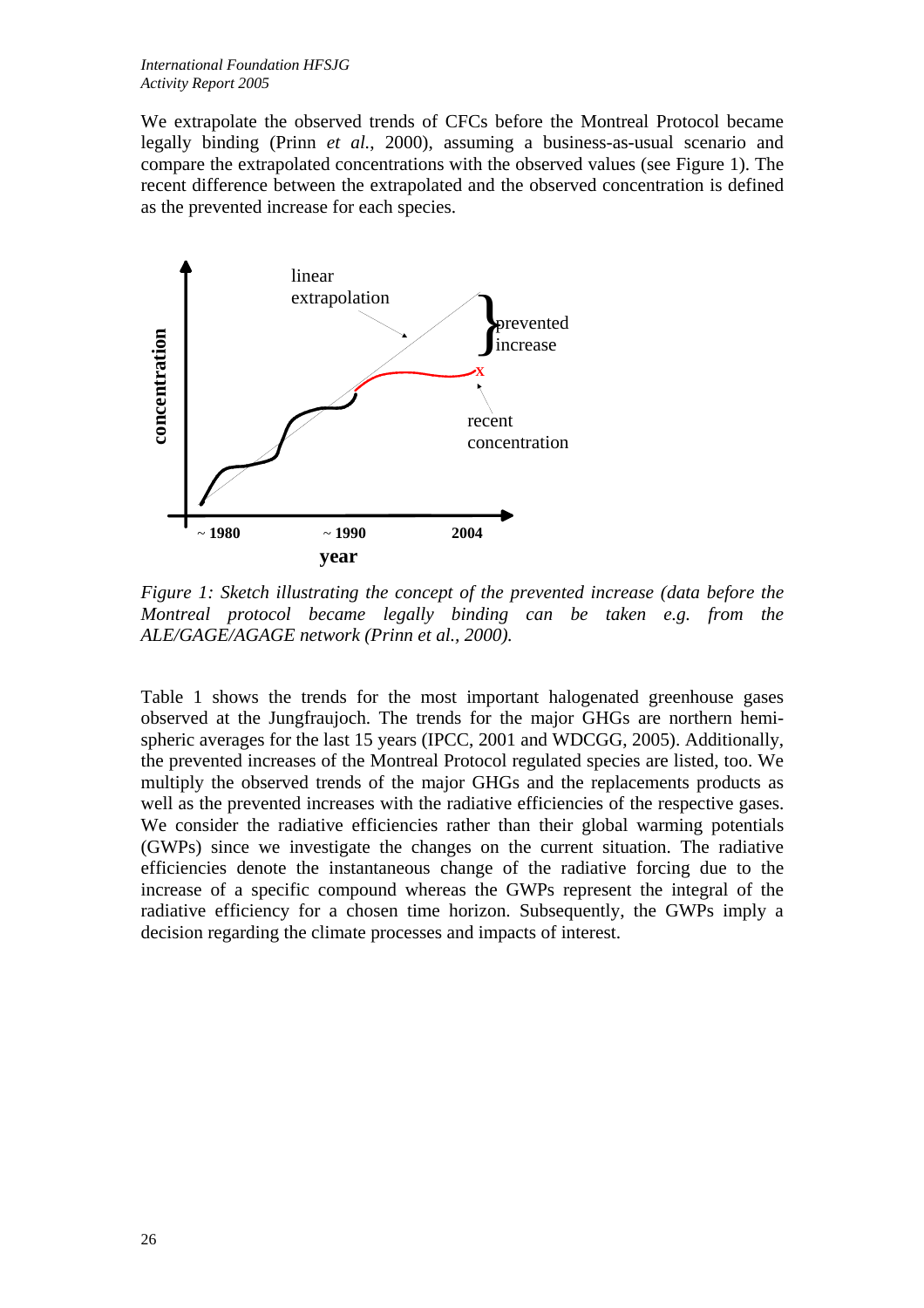*Table 1: Trends of greenhouse gases, prevented increases for the Montreal Protocol regulated species as well as trends of the radiative and the prevented radiative forcing, respectively. Trends of CO<sub>2</sub>, N<sub>2</sub>O and CH<sub>4</sub> are taken from IPCC, 2001 and WDCGG, 2005. Other trends are extracted from measurements at the Jungfraujoch. Radiative efficiencies are taken from IPCC, 2001.* 

| <b>Species</b>          | <b>Trend</b><br>$[{\rm \,ppt \, yr}^1]$ | prevented<br>increase<br>$[{\rm \,ppt \, yr}^1]$ | <b>Radiative</b><br>efficiency<br>$[W \, m^2 \, ppb^{-1}]$ | trend:<br>radiative<br>forcing<br>$[{\rm Wm}^2\,{\rm yr}^1]$ | trend:<br>prevented<br>radiative<br>forcing<br>$\left[\text{W m}^2 \text{yr}^1 \right]$ | sum:<br>radiative<br>forcing per<br>class |
|-------------------------|-----------------------------------------|--------------------------------------------------|------------------------------------------------------------|--------------------------------------------------------------|-----------------------------------------------------------------------------------------|-------------------------------------------|
| Major GHGs + $SF_6$     |                                         |                                                  |                                                            |                                                              |                                                                                         | 2.88E-2                                   |
| CO <sub>2</sub>         | $+1.560.000$                            |                                                  | 1.54E-5                                                    | $2.31E-2$                                                    |                                                                                         |                                           |
| $N_2O$                  | $+800$                                  |                                                  | 3.70E-3                                                    | 2.96E-3                                                      |                                                                                         |                                           |
| CH <sub>4</sub>         | $+7,000$                                |                                                  | 3.70E-4                                                    | 2.59E-3                                                      |                                                                                         |                                           |
| SF <sub>6</sub>         | $+0.3$                                  |                                                  | 0.52                                                       | 1.56E-4                                                      |                                                                                         |                                           |
| <b>HCFCs, HFCs</b>      |                                         |                                                  |                                                            |                                                              |                                                                                         | 1.53E-3                                   |
| HFC134a                 | $+4$                                    |                                                  | 0.15                                                       | $6.00E-4$                                                    |                                                                                         |                                           |
| HCFC142b                | $+0.6$                                  |                                                  | 0.2                                                        | 1.20E-4                                                      |                                                                                         |                                           |
| HCFC <sub>22</sub>      | $+3.5$                                  |                                                  | 0.2                                                        | 7.00E-4                                                      |                                                                                         |                                           |
| <b>HFC125</b>           | $+0.47$                                 |                                                  | 0.23                                                       | 1.08E-4                                                      |                                                                                         |                                           |
| $CFCs + CH3CCl3 + CCl4$ |                                         |                                                  |                                                            |                                                              |                                                                                         | $-8.25E-3$                                |
| CFC11                   | $-1.5$                                  | $-9$                                             | 0.25                                                       |                                                              | $-2.25E-3$                                                                              |                                           |
| $CH_3CCl_3$             | $-5$                                    | $-12$                                            | 0.06                                                       |                                                              | $-7.20E-4$                                                                              |                                           |
| <b>CFC113</b>           | $\Omega$                                | $-5$                                             | 0.3                                                        |                                                              | $-1.50E-3$                                                                              |                                           |
| CFC <sub>12</sub>       | $\Omega$                                | - 11                                             | 0.32                                                       |                                                              | $-3.52E-3$                                                                              |                                           |
| CCl <sub>4</sub>        | $\Omega$                                | $-2$                                             | 0.13                                                       |                                                              | $-2.60E-4$                                                                              |                                           |

The presented approach using the unique comprehensive dataset of Montreal and Kyoto regulated species measured at the Jungfraujoch results in a prevented yearly increase of the radiative forcing of  $8.25 \cdot 10^{-3}$  W m<sup>-2</sup> due to the phase-out of CFCs and the chlorinated solvents. It is to approximately 18.5% compensated by the increase of CFC-replacement compounds (HCFCs and HFCs). The net effect due to the Montreal regulations counterbalances around 23% of the rising greenhouse effect related to the major greenhouse gases  $CO_2$ , CH<sub>4</sub>, N<sub>2</sub>O, and also  $SF_6$  that are part of the Kyoto Protocol.

We conclude that long-term measurements of halocarbons can be used to assess the consequences of international treaties regulating their emissions. The Montreal Protocol did not only succeed to reduce the ozone depletion but also contributed to lower the increasing atmospheric greenhouse effect already before the Kyoto Protocol came into force.

### References

IPCC, (2001) Climate Change 2001: The Scientific Basis, pp. 881. Cambridge University Press, New York.

Prinn R. G., Weiss R. F., Fraser P. J., Simmonds P. G., Cunnold D. M., Alyea F. N., O'Doherty S., Salameh P., Miller B. R., Huang J., Wang R. H. J., Hartley D. E., Harth C., Steele L. P., Sturrock G., Midgley P. M., McCulloch A., (2000) A history of chemically and radiatively important gases in air deduced from ALE/GAGE/AGAGE. Journal of Geophysical Research **105** (D14), 17751-17792. Reimann S., Manning A. J., Simmonds P. G., Cunnold D. M., Wang R. H. J., Li J., McCulloch A., Prinn R. G., Huang J., Weiss R. F., Fraser P. J., O'Doherty S., Greally B. R., Stemmler K., Hill M., Folini D., (2005) Low European methyl chloroform emissions inferred from long-term atmospheric measurements. Nature **433** 506-508.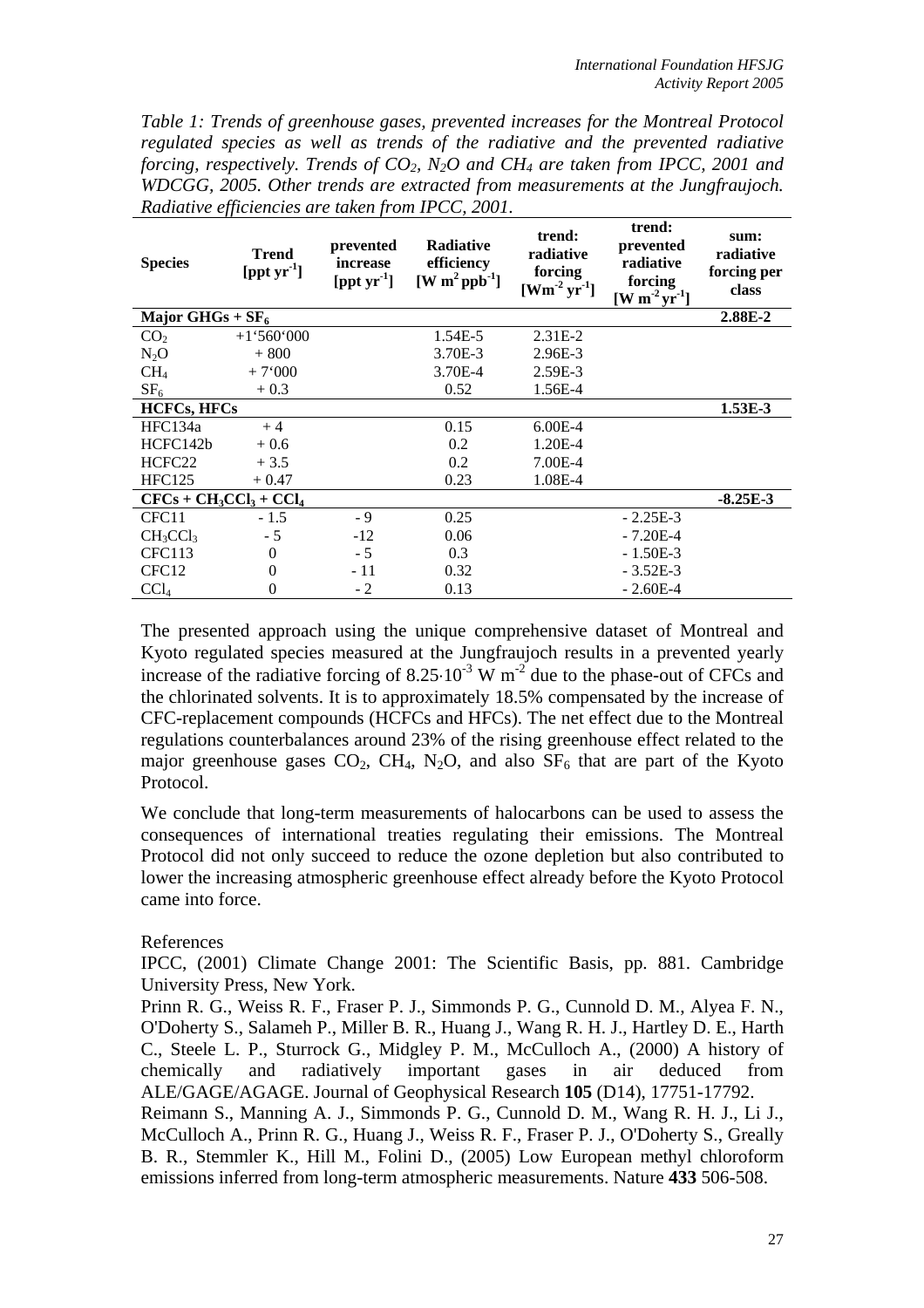*International Foundation HFSJG Activity Report 2005*

Reimann S., Schaub D., Stemmler K., Folini D., Hill M., Hofer P., Buchmann B., Simmonds P. G., Greally B. R., O'Doherty S., (2004) Halogenated greenhouse gases at the Swiss High Alpine Site of Jungfraujoch (3580m asl): continuous measurements and their use for regional European source allocation. Journal of Geophysical Research **109** D05307, 10.1029/2003JD003923.

WDCGG, (2005) World Data Centre for Greenhouse Gases, http://gaw.kishou.go.jp/wdcgg.html.

Key words: Air pollution, long-term measurements, halocarbons, Kyoto Protocol, Montreal Protocol

Internet data bases:

http://www.empa.ch/abt134 http://www.empa.ch/plugin/template/empa/700/\*/---/l=2 http://www.nilu.no/soge/

Collaborating partners/networks:

Bundesamt für Umwelt (BAFU)/ Federal Office for the Environment (FOEN) Global Atmosphere Watch (GAW)

SOGE (System for observation of halogenated greenhouse gases in Europe) AGAGE (http://agage.eas.gatech.edu/home.htm)

This research was financially supported by the EU  $5<sup>th</sup>$  Framework Program (SOGE) and the Federal Office for the Environment (FOEN).

Scientific publications and public outreach 2005:

### **Refereed journal articles**

Reimann S., Manning A. J., Simmonds P. G., Cunnold D. M., Wang R. H. J., Li J., McCulloch A., Prinn R. G., Huang J., Weiss R. F., Fraser P. J., O'Doherty S., Greally B. R., Stemmler K., Hill M., Folini D., (2005) Low European methyl chloroform emissions inferred from long-term atmospheric measurements. *Nature* 433 506-508.

Li, Y., Campana, M., Reimann, S., Schaub, D., Stemmler, K., Staehelin, J. and Peter, T. (2005), Hydrocarbon concentrations at the Alpine mountain sites Jungfraujoch and Arosa, *Atmospheric Environment* 39, 1113-27.

Prinn, R.G., Huang, J., Weiss, R.F., Cunnold, D.M., Fraser, P.J., Simmonds, P.G., McCulloch, A., Harth, C., Reimann, S., Salameh, P., O'Doherty, S., Wang, R.H.J., Porter, L.W., Miller, B.R. and Krummel, P.B. (2005), Evidence for variability of atmospheric hydroxyl radicals over the past quarter century, *Geophysical Research Letters* 32, L07809, doi: 10.1029/2004GL022228.

#### **Conference contributions**

Reimann, S., Folini, D., Vollmer, M.K., Ubl, S., Buchmann, B., Stemmler, K., O'Doherty, S. European Emission Estimates of Halogenated Greenhouse Gases from Conituous Measurements at Jungfraujoch, Switzerland. Invited talk at the ACCENT symposium, Urbino, 2005.

Reimann, S., Folini, D., Vollmer, M.K., Ubl, S., Buchmann, B., Stemmler, K., O'Doherty, S. European Emission Estimates of Halogenated Greenhouse Gases from Continuous Measurements at Jungfraujoch, Switzerland. Invited talk at the ACCENT symposium, Urbino, 2005.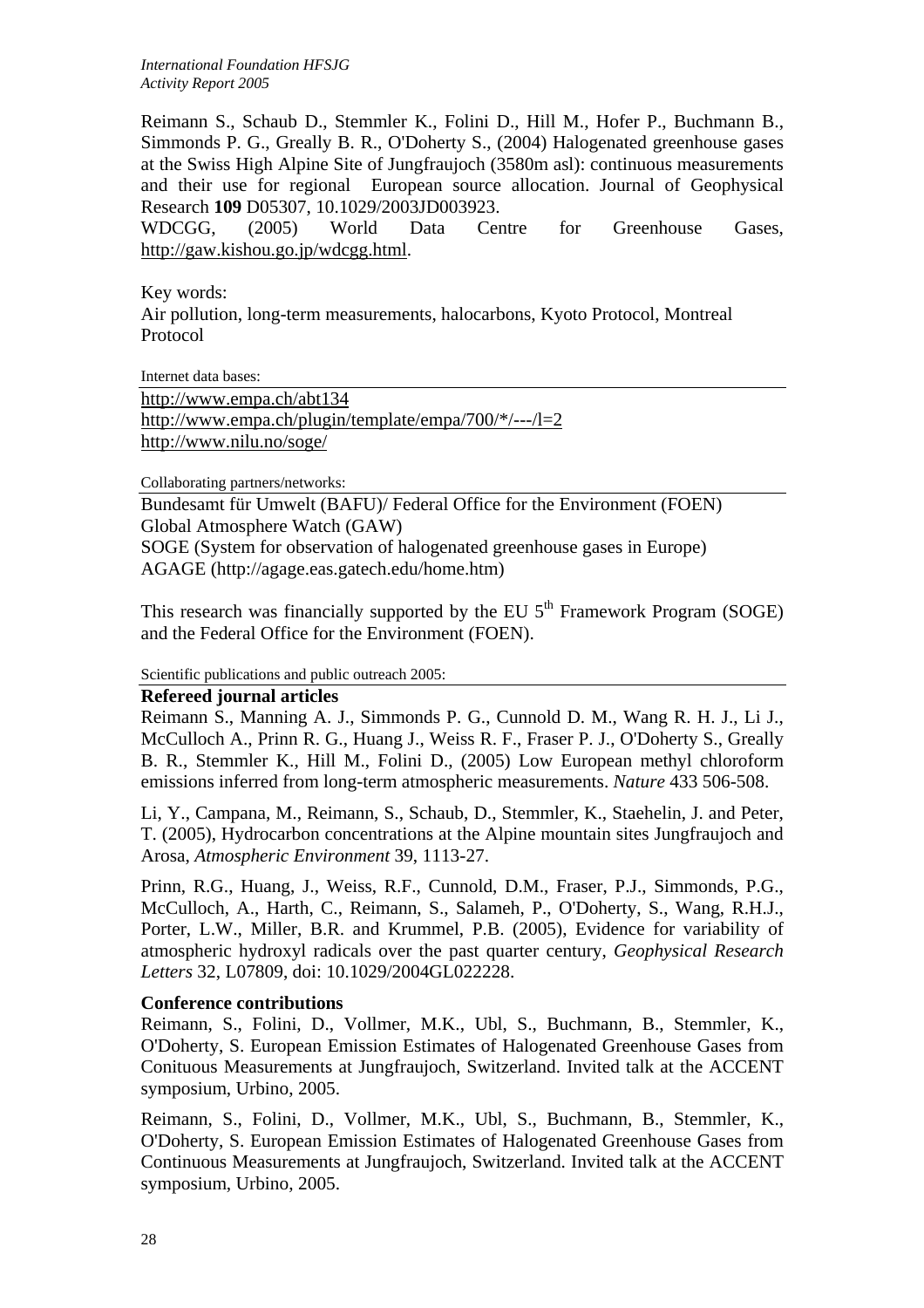Reimann, S., Stemmler, K., Vollmer, M.K. Evaluation of Emissions Halocarbons from Mobile Air Conditioning Systems, Non-CO2 Greenhouse Gases Conference, Utrecht (NL), 2005.

Steinbacher, M., Vollmer, M. K., Stemmler, K. and Reimann, S., Global Warming Budget of non-CO<sub>2</sub> Trace Gases at the High Alpine Site Jungfraujoch, Switzerland, ACCENT Symposium 'The Changing Chemical Climate of the Atmosphere', Urbino, Italy, September 12 – 16, 2005.

Vollmer, M. K., Reimann, S., and Folini, D. Foaming the North: HFC-365mfc as a promising atmospheric tracer for interhemispheric transport.  $32<sup>nd</sup>$  Meeting of AGAGE scientists and Cooperating Networks, Florence, Italy, October 24 – 28, 2005.

Vollmer, M. K., Folini, D., Stemmler K., Reimann, S. European Emissions of HFC-245fa and HFC-227ea using continuous atmospheric measurements from the highaltitute observatory at Jungfraujoch, Switzerland, Non-CO2 Greenhouse Gases (NCGG-4), Utrecht, The Netherlands, July  $4 - 6$ , 2005.

Vollmer, M. K., Reimann, S., Folini, D. Buchmann, B., and Hofer, P. Trends in halogenated trace gases derived from observations at the high-altitute observatory at Jungfraujoch, Switzerland. Global Atmospheric Watch International Symposium & Ten-Year Anniversary of Waliguan Observatory, Xinin, China, August 15 – 17, 2005.

## **Data books and reports**

Buchmann, B., Reimann, S. and Hüglin, Ch., The GAW-CH Greenhouse and Reactive Gases Programme at the Jungfraujoch, Veröffentlichung Nr. 70, MeteoSchweiz (Editor), ISSN: 1422-1381, 2005.

### **Magazine and Newspaper articles**

Tages-Anzeiger, 03.02.2005, Ozon-Schadstoff über Europa

NZZ, 03.02.2005, Europa emittiert noch immer verbotene Ozonabbaustoffe

Walliser Bote, 03.02.2005, Deutlich tiefer – Emissionen von Ozon-Abbaustoff

Handelsblatt, 03.02.2005, Ozonkiller geringer als angenommen

NZZ am Sonntag, 06.02.2005, Abschied vom Ozonloch

Umwelt Focus, Februar 2005, Trichlorethan-Emissionen korrigiert

Gesundheit und Umwelttechnik Nr. 1, April 2005 (Organ der Schweiz. Vereinigung für Gesundheits- und Umwelttechnik SVG), Trichlorethan-Emissionen in Europa nach unten korrigiert. Neuste Resultate der Empa

### **Radio and television**

MTW, SF1, 03.02.2005, Eine gute Nachricht für unsere Ozonschicht: Weniger Trichlorethan

DRS2 aktuell am Abend, DRS2, 03.02.2005, Wider das Ozonloch